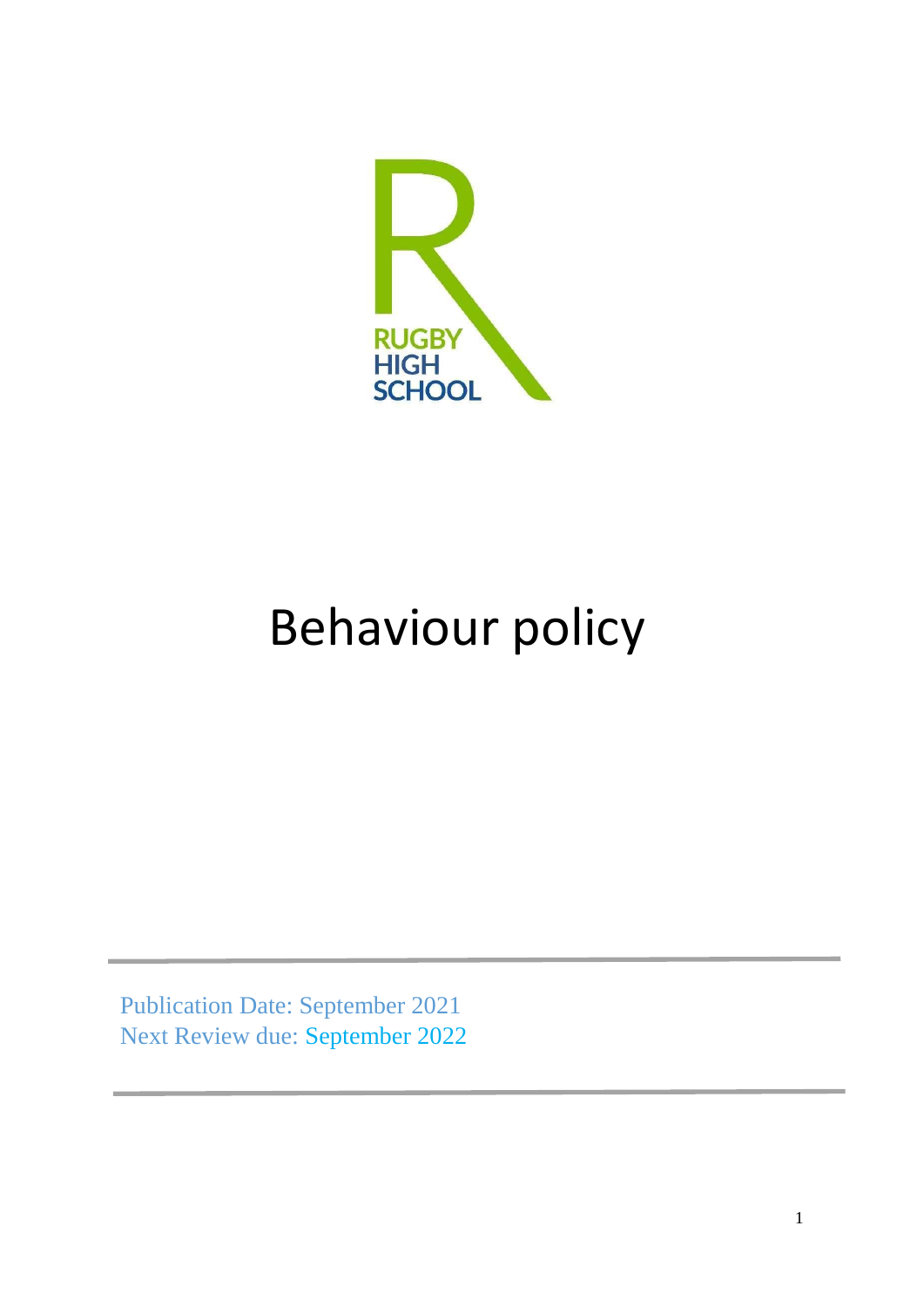#### **RUGBY HIGH SCHOOL Behaviour Policy**

This policy is linked to the school's Safeguarding and Child Protection Policy and its associated policies including the Anti-Bullying Policy. It is also linked to the Homework Policy. It has been drawn up in compliance with the Department for Education's Behaviour and Discipline in Schools Advice for Headteachers and School Staff 2016 and with Keeping Children Safe in Education 2018.

#### **Behaviour Principles**

- In line with our ethos of mutual care and respect, Students are expected to show care and respect for each other and to behave responsibly at all times.
- Students are expected to behave in ways that facilitate and promote their own and others' learning.
- All members of the school community are expected to behave in ways which promote the self-esteem and development of others.

#### **Roles and Responsibilities**

#### **Parents**

The school recognises that its partnership with parents is very important in helping our students to meet our behavioural expectations. We expect parents to work in partnership to assist the school in maintaining high standards of behaviour both in school and in the wider community. Where a student's behaviour fails to meet our expectations we will inform parents and work with them to support their son or daughter in addressing this. The Home School Agreement sets out the expectations that the school has of parents and students and that parents and students can have of the school.

## **All Members of Staff**

All members of staff have a responsibility to promote and encourage good behaviour in a strong and positive manner.

## **Form Tutors**

Form Tutors have a key role in promoting good behaviour. They have daily contact with their group and they are able to give an overview of each student's case and circumstances. All problems not easily resolved should be discussed with the Form Tutor. It is the Form Tutor's responsibility to explain expected behaviour to their group. They should monitor behaviour, including through regularly checking records on SIMs, be proactive in picking up problems, gathering information and helping to co-ordinate a response in line with the rewards and sanctions policy. In doing this they will be supported by the pastoral team and where appropriate by the school's Senior Leadership Team.

## **The Pastoral and Senior Leadership Teams**

The Pastoral Team led by the Senior Assistant Headteacher with Responsibility for Student Progress with the other members of the Senior Leadership Team have overall responsibility for the personal development of students in the school and provide early help to students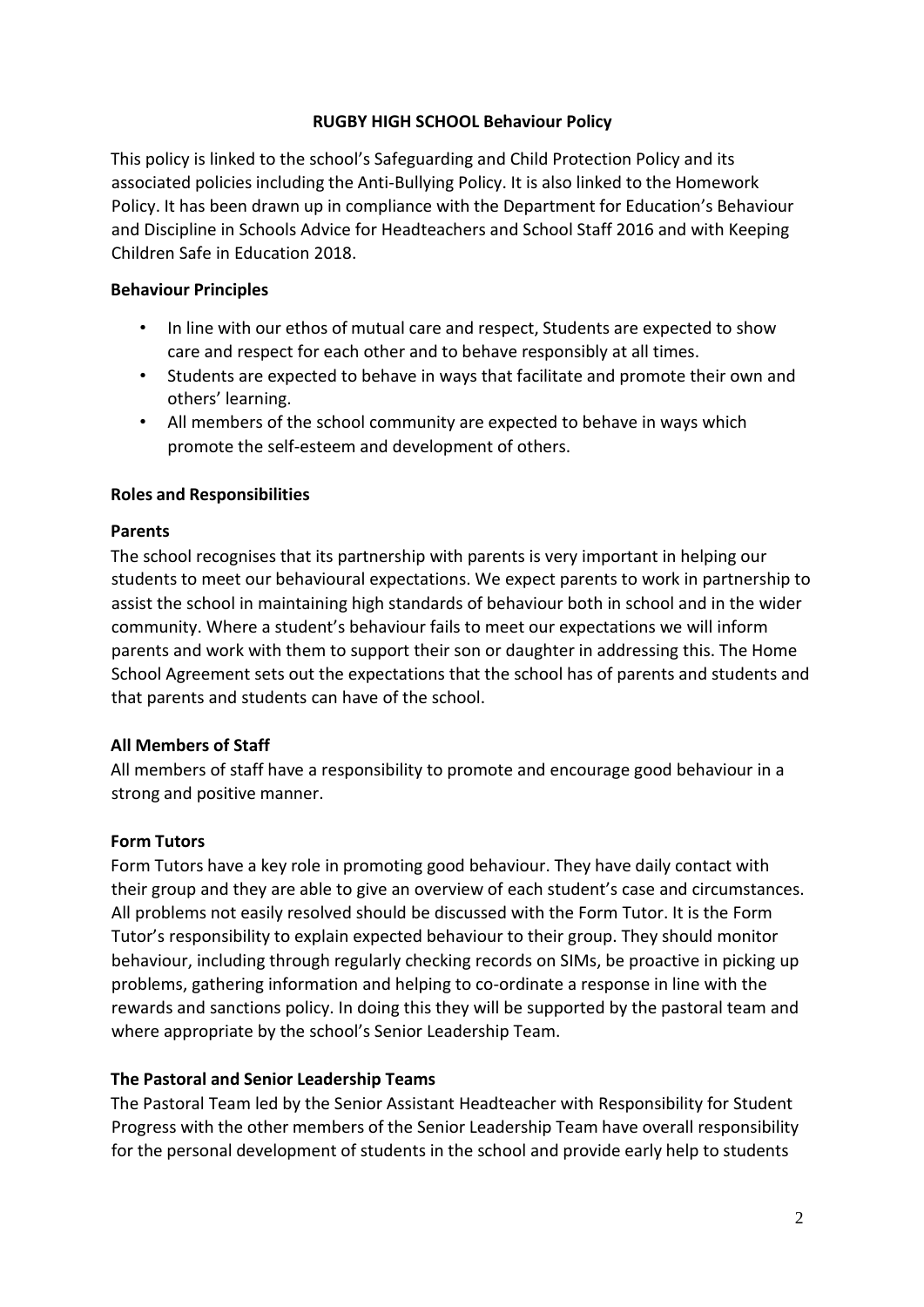needing support in adopting positive behaviours. The Senior Leadership Team will deal with serious problems which other strategies will have failed to resolve through the use of Individual Behaviour Plans

## **Subject Teachers**

Subject Teachers have responsibility for student behaviour within the groups they teach. They should liaise as appropriate with their Heads of Department and with form tutors and take action if it is a subject specific problem. Heads of Department have responsibility for students studying a subject for which they have overall responsibility. They should support members of their department in dealing with subject-specific problems.

## **Promoting Positive Behaviours**

The school promotes positive behaviours through its rewards system with its public acknowledgements of desired behaviours and through positive modelling of its core values: care and respect for others. Staff and older students act as role models and mentors for students who may be experiencing difficulties in meeting behavioural expectations. Assemblies and PHSE sessions e.g. Prison Me No Way Day are used to help students to know and understand about behavioural expectations and the law.

## **REWARDS**

## **Individual rewards system**

House points are the way in which this school chooses to recognise and reward students. All students, including those in Sixth Form, may be awarded individual house points. House points are recorded on SIMS. They are visible to students and parents on Frog. They may be awarded by any member of staff. As a guide, it is recommended that each teacher aim to award a minimum of 3 points, per class, per week. It is the responsibility of the member of staff organising extra-curricular activities and events to record any house points awarded. There are themed weeks, and double points weeks e.g. double house points for acts of kindness during Cool to be Kind Week.

House points may be awarded as follows:

- 1/5/10 Points for extracurricular activities (sports teams/open evenings/ parents evenings/ concerts school play etc.)
- 1 point for progress
- 1 point for sustained excellence
- 1 point for school motto (collaborative working/ respecting and caring each other/ acts of kindness)
- 1 point for uniform and equipment
- 1 point for growth mindset
- 1 point for attitude to learning

Students receive a certificate for 50 (bronze), 100 (silver), 150 (gold) etc house points gained across the year. These are awarded in House assemblies. Each term students are allocated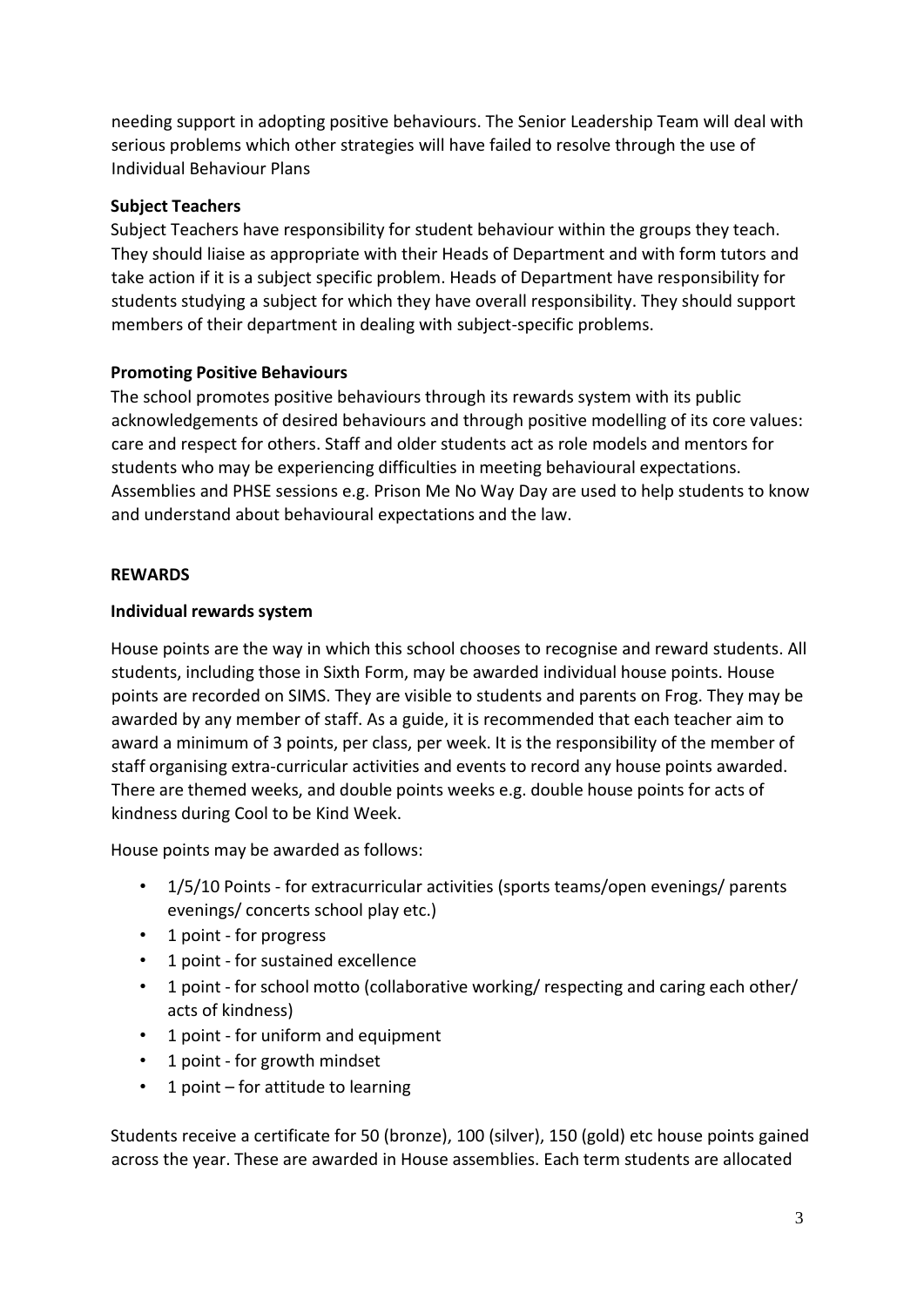raffle tickets (1 raffle ticket per 10 house points) which are entered into a draw to win gift vouchers. There are separate draws for the lower, middle and upper school.

Students who achieve the most points in a category over a half term are invited to breakfast with the Senior Leadership Team. Students may be invited to no more than one breakfast each year. These breakfasts have a theme, for example, in autumn term 1 the theme is attitude to learning, autumn term 2 is Growth Mindset.

Whole school celebration assemblies are held towards the end of each term, and parents of award winners are invited to attend. Departments nominate students to win awards.

Friday form time will be allocated for students' self-reflection and celebration.

#### **Postcards Home**

The school recognises the value of sharing good news about achievement, progress and effort with parents. Every department has department postcards that can be sent home to acknowledge good work, progress or special effort.

#### **House Rewards**

The competition for the house shield runs from September to July. The house shield is awarded to the winning house at the end of the summer term and again on Foundation Day. This competition includes individual house points and points achieved from house competitions that are organised by departments throughout the year. In addition to the house shield, each term the house points achieved by individuals and through competitions will be totalled, with prizes for the house with the largest number. Examples of house prizes (not an exhaustive list):

- Non-uniform day
- Time off timetable for an educational activity
- Lunch pass tickets for a week
- House colours on flagpole/ bunting in hall.

#### **School Rules**

In order to ensure the safe and smooth functioning of the school community a set of rules has been developed for the main school to which all students are expected to adhere. A separate code of conduct applies to the Sixth Form.

At Rugby High School students can expect:

- to be treated with respect and consideration
- to be valued and listened to
- to be able to work in a safe and stimulating learning atmosphere.

All students are expected to be courteous to others and show care and respect. This extends to the use of electronic communications e.g. emails, posts, online messages.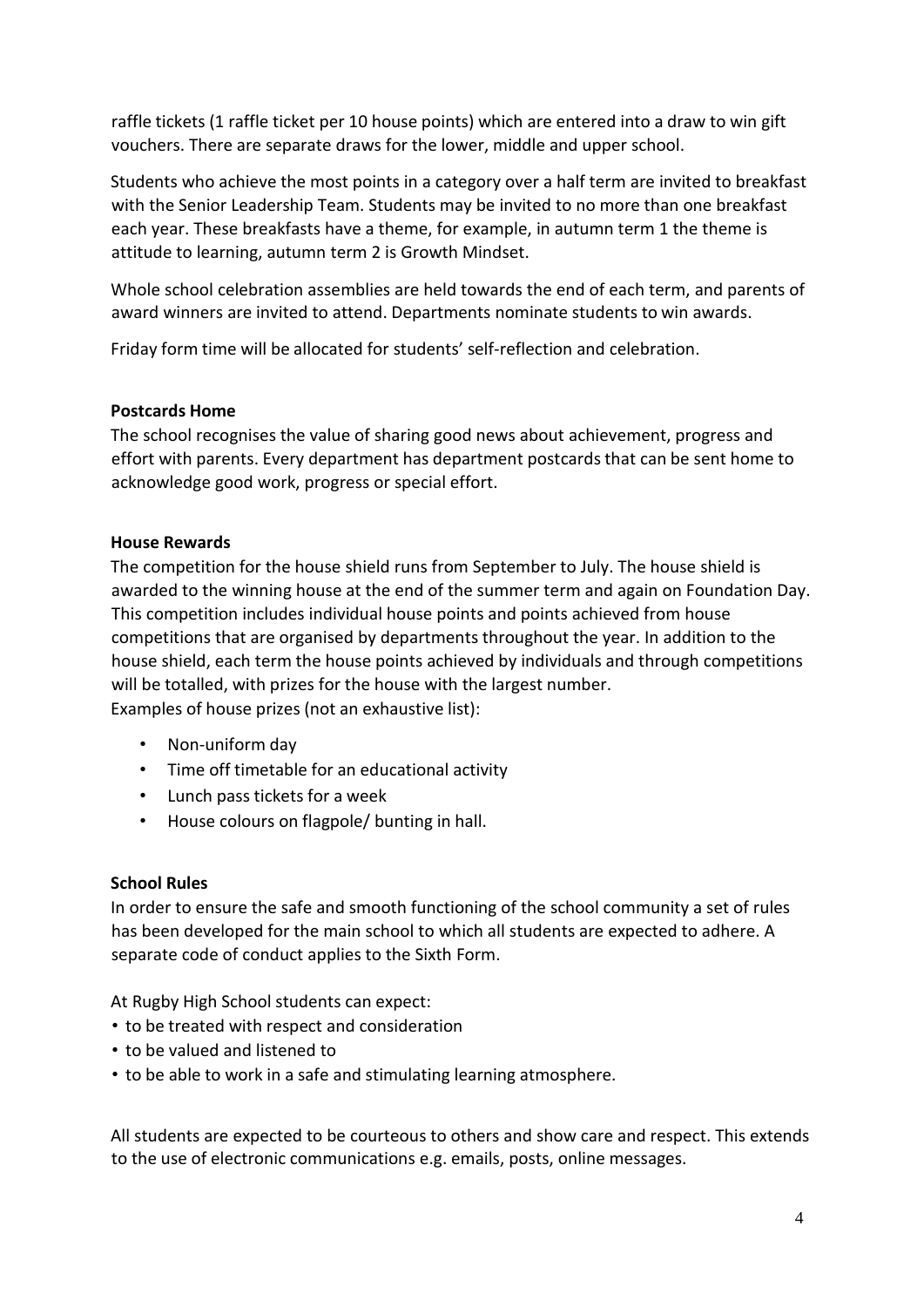Each student must:

- 1. Attend regularly and punctually at both registrations and each lesson.
- 2. Complete homework punctually to the best of their ability.
- 3. Bring the correct resources to each lesson.
- 4. Ensure that all property brought to school is clearly named.
- 5. We operate a cashless system in school but students must ensure that any money brought in must be kept safe and not be left in coat pockets or bags, where it may be vulnerable to theft.
- 6. Wear the correct school uniform at all times.
- 7. At the start of the day, while COVID 19 Safety precautions are in place, students must proceed to their allocated handwashing station and then to their form room in their Year group bubble area and wait sensibly for registration at 8.50am
- 8. Wait sensibly for the school bus home; and remain inside the school gate until their bus has arrived, face coverings must be worn while waiting for and travelling on the bus.
- 9. Remain in school throughout the school day if students are in the main school. Students will only be allowed to leave the site if accompanied by a member of staff or by a parent/carer. Separate arrangements are in place for Sixth Form students.
- 10. Ensure that they see a teacher to catch up work missed due to non-attendance at a lesson.

All students:

- 11. Must not bring chewing gum into school at any time.
- 12. Must not smoke anywhere on or near the school premises.
- 13. Must not bring into school any unsuitable or illegal substances e.g. alcohol, cigarettes, illegal drugs, any unsuitable material, e.g. indecent images or any dangerous instruments e.g. lighters, knives.
- 14. Must not consume food or drink (including water) in computer areas, the reading room, the Science labs, the music centre or in corridors. Students may only eat in designated dining spaces.
- 15. Must not take anything from another student's locker or desk without permission.

## **COVID-19 Addition to the Behaviour Policy Rules and Expectations**

In line with our Behaviour Principles it is essential that, whilst additional measures are in place to safeguard our students and staff during the COVID-19 pandemic, students adhere to all social distancing, handwashing and hygiene guidelines and instructions from staff when on the school site. Students must ensure that they respect staff and student choices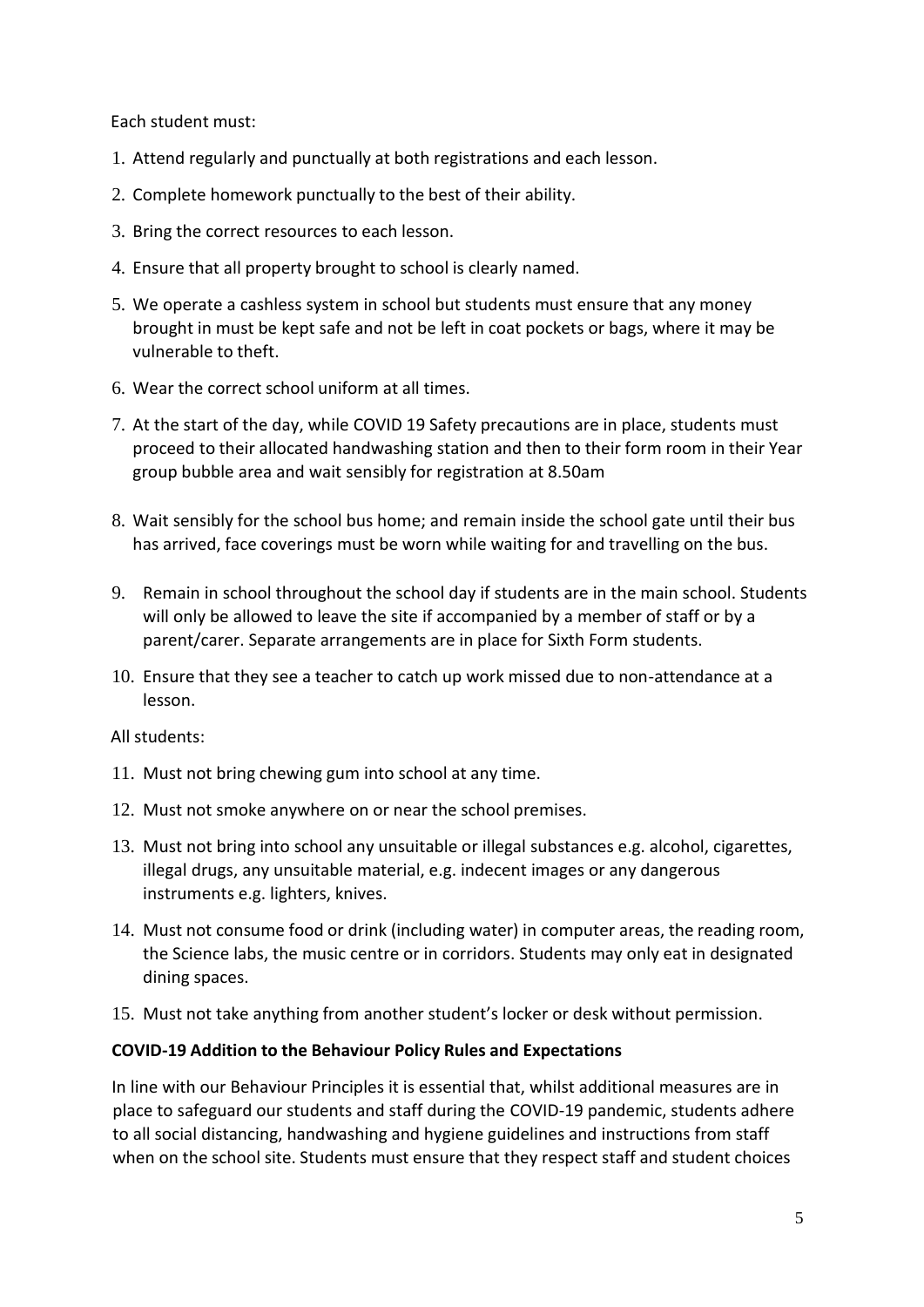regarding the wearing of additional PPE. While a one-way system is in place in school, it is our expectation that all staff and students will respect this. If students do not follow measures in place at this time, this will be considered a serious incident and will be reported immediately to a member of SLT. Parents will be informed.

## **Discipline Outside the School Gates**

Teachers have a statutory power to discipline students for misbehaving outside of the school premises. Section 89(5) of the Education and Inspections Act 2006 gives Headteachers a specific statutory power to regulate students' behaviour in these circumstances 'to such extent as is reasonable'.

In line with DfE Guidance, the school may discipline a student for any misbehaviour when the student is:

- 1) taking part in any school-organised or school-related activity or
- 2) travelling to or from school or
- 3) wearing school uniform or
- 4) in some other way identifiable as a student at the school or misbehaviour at any time, whether or not the conditions above apply, that:
- 5) could have repercussions for the orderly running of the school or
- 6) poses a threat to another students or member of the public or
- 7) could adversely affect the reputation of the school

## **Power to Search**

School staff can search a student for any item that may contravene the school's Behaviour Policy

The Headteacher and staff authorised by the Head have a statutory power to search students or their possessions, without consent, where they reasonably suspect the student has prohibited items. The items that can be searched for under this power are knives or weapons, alcohol, illegal drugs and stolen items. School staff can seize any banned or prohibited item found as a result of a search or which they consider harmful or detrimental to school discipline. Any search should be conducted by a person of the same gender as the student and in the presence of a second adult (wherever possible this person should also be the same gender as the student). Weapons and knives and extreme or child pornography must always be handed over to the police, otherwise it is for the teacher to decide if and when to return a confiscated item. Staff will use Searching, screening and confiscation Advice for headteachers, school staff and governing bodies January 2018 to guide them.

## **SANCTIONS SYSTEM**

Sanctions are applied on the rare occasions that students fail to meet expectations and to ensure a positive atmosphere in lessons and around the school. The purpose of sanctions is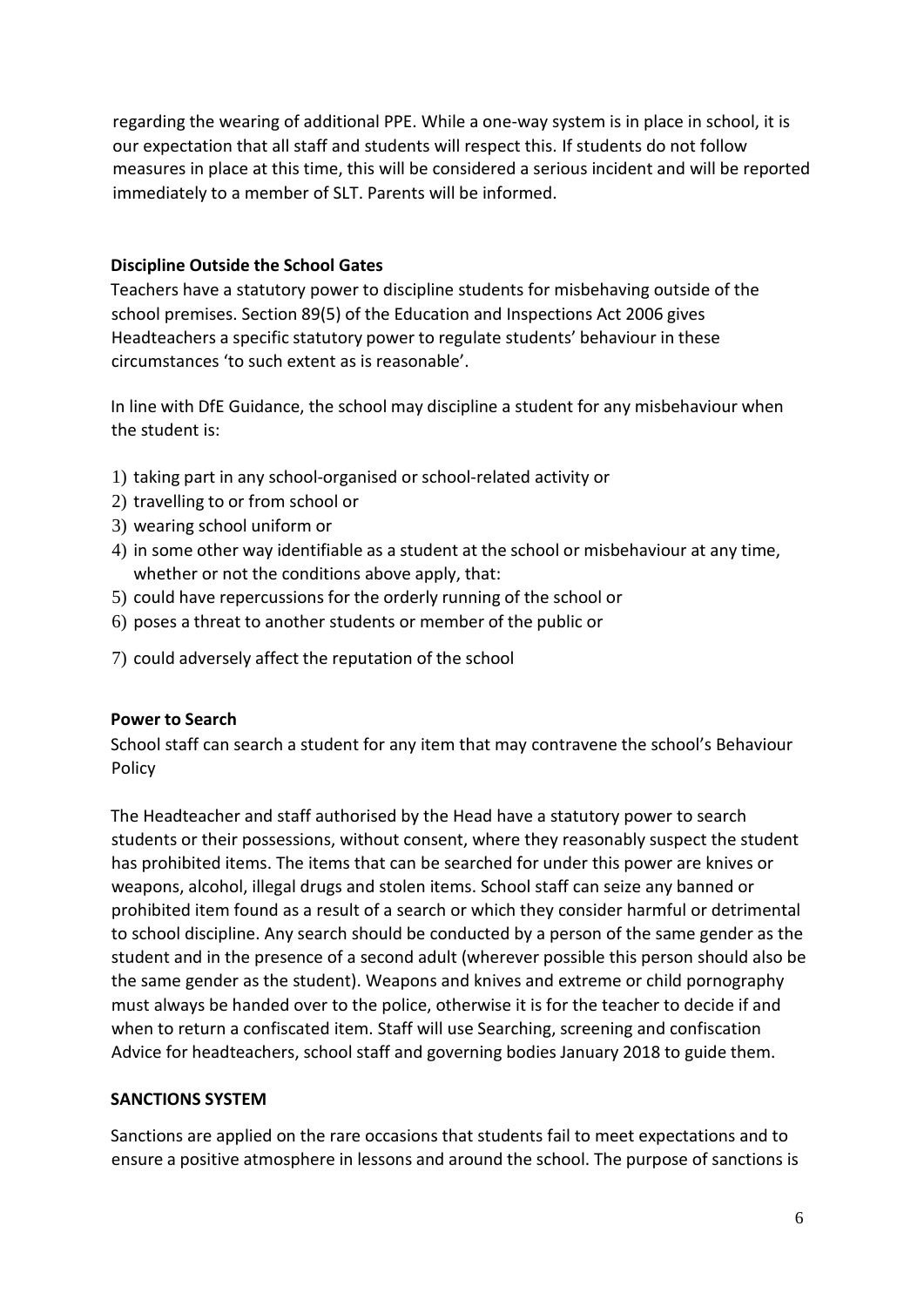to ensure outstanding behaviour for learning. Sanctions should always be proportionate and appropriate to the behavioural issue which has arisen. Staff will use verbal reminder to make it explicit to a student the behaviour that is expected of them.

Sanctions are issued as a consequence for behaviour that does not meet expectations. They are not punitive. It is important that either as part of the lesson, (or a follow-up conversation if appropriate) that a discussion takes place to re-inforce positive behaviours – this may be with the class-teacher, or a member of the pastoral or senior team dependent on the nature of the sanction.

The 6<sup>th</sup> form Prefect Team will coordinate the setting up and running of a homework club for students in the main school so that students have somewhere quiet to go and do homework at lunchtime. This will run daily and will begin again when Covid-19 social distancing measures have been removed.

## **Behaviour Points**

Behaviour points are given for behaviour that does not support a positive learning approach.

1 Behaviour point

- Homework not handed in on time
- Uniform
- Lateness
- Food/drink
- No equipment

## 2 Behaviour points

- Homework not produced after extension to deadline given (in addition to the penalty point issued above)
- Inappropriate behaviour

Some examples of what may constitute 'Inappropriate behaviour' include rudeness, refusal to follow instructions, disturbing the learning of others, dishonesty, off task despite warning, mobile phone use, missing lessons ( $6<sup>th</sup>$  form). This list is not exhaustive.

- 5 Behaviour points = 30 minute lunchtime detention (HOD supervision on a rota) or letter sent home by form tutor if points are gained while Covid-19 social distancing precautions are in place. If a student fails to turn up to a lunchtime detention, then they will receive an after school detention. Form tutor to flag up to Pastoral team if more than one behaviour incident.
- 10 Behaviour points = 60 minute after school detention (SLT/Pastoral team supervision) or a letter sent home from Senior Assistant Head if points are gained while social distancing measures are in place. Form tutor to flag up to Pastoral team.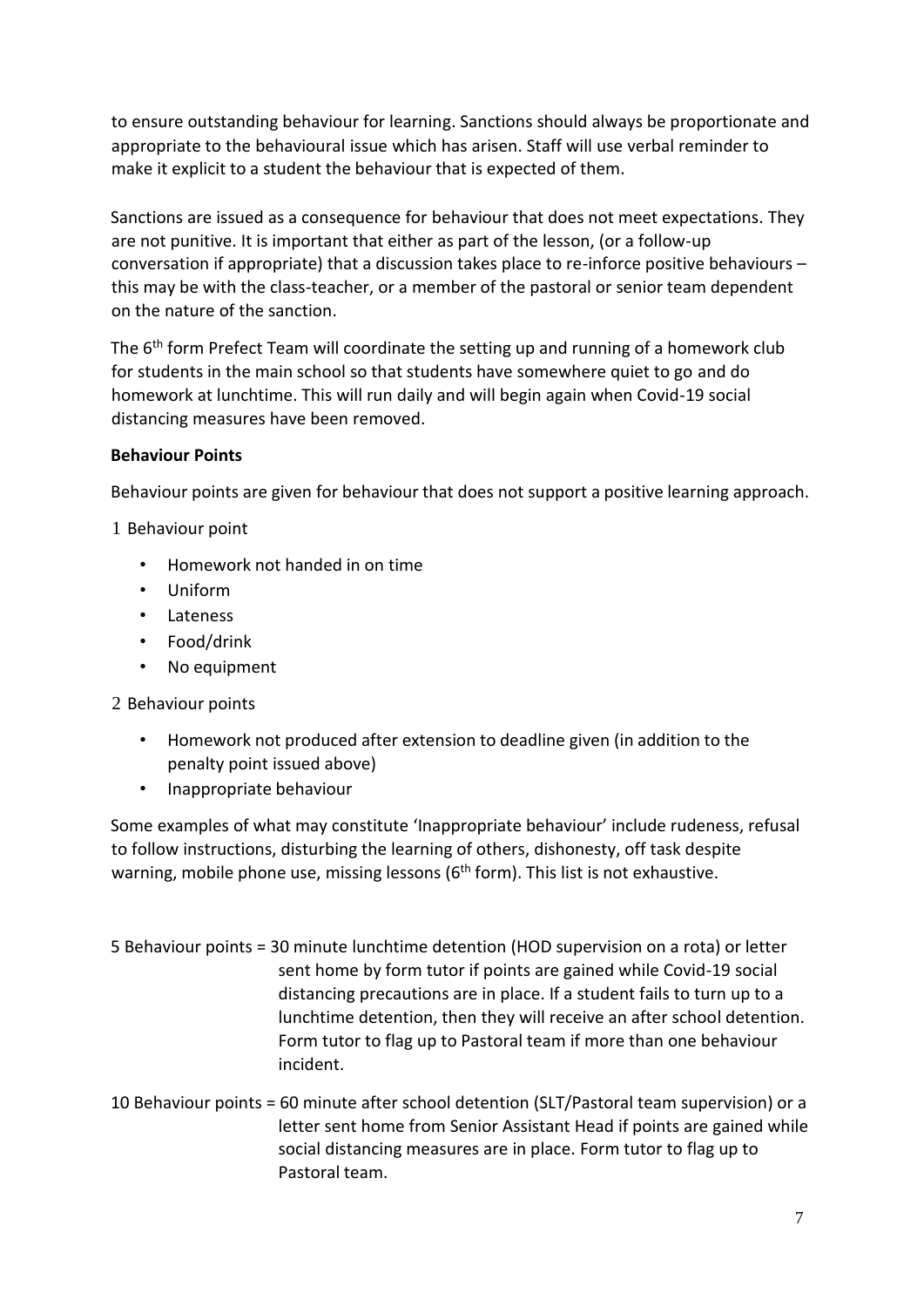## 15 Behaviour points = pastoral referral - interventions to be planned based on individual need. An Individual Behaviour Plan to be created and shared with teachers and other relevant staff. Note - this may include a referral to a HOD if the issues relate to only one subject.

The member of staff issuing the Behaviour point(s) needs to make it clear to the student that Behaviour point(s) has/have been issued and the reason why before the point(s) is/are recorded on SIMs.

Behaviour points will only be counted if they are in the last two consecutive half terms

Students and their parents can see when a Behaviour point has been issued by logging onto Frog.

If a student is exhibiting behaviour which is not resolved by the above or who is a danger to themselves and/or others should be removed from the lesson by a member of SLT. A responsible student should be sent to reception to ask for an appropriate member of staff.

The sanction, by law, must be issued whilst the student is under charge of the member of staff and be in proportion and reasonable, taking into account the student's age, any SEN or disability they may have, safeguarding issues and any religious requirements affecting them.

## **Sanctions from SLT**

Members of SLT may issue a detention for a more serious breach of discipline e.g. for smoking on school premises, for being discourteous to members of staff, for bullying, peer on peer abuse, or when a student has had to be removed from a lesson. This provides an opportunity for a student to reflect on what has happened, why it was unacceptable and or dangerous. The student may be required to carry out some relevant research and to present his or her findings in the form of an information leaflet or advice and guidance to his/her peer group.

## **Other Sanctions**

Sometimes it may be appropriate to ask a student whose conduct merits a sanction to undertake a specific task for the benefit of the whole community e.g. a student may be asked to clear up litter, clean off graffiti, tidy an area of the school. These sanctions are usually related to the behaviour that has merited the sanction.

In some circumstances, loss of privileges may be an appropriate sanction e.g. loss of a responsibility, inability to attend a school function.

## **Report**

Sometimes a student may be placed on report as a way of monitoring behaviour. Report is used to reinforce and encourage desired behaviour by recording every occasion on which the desired behaviour has occurred. Reports are specific to the student i.e. they are designed for that specific individual. Students on report are required to have that report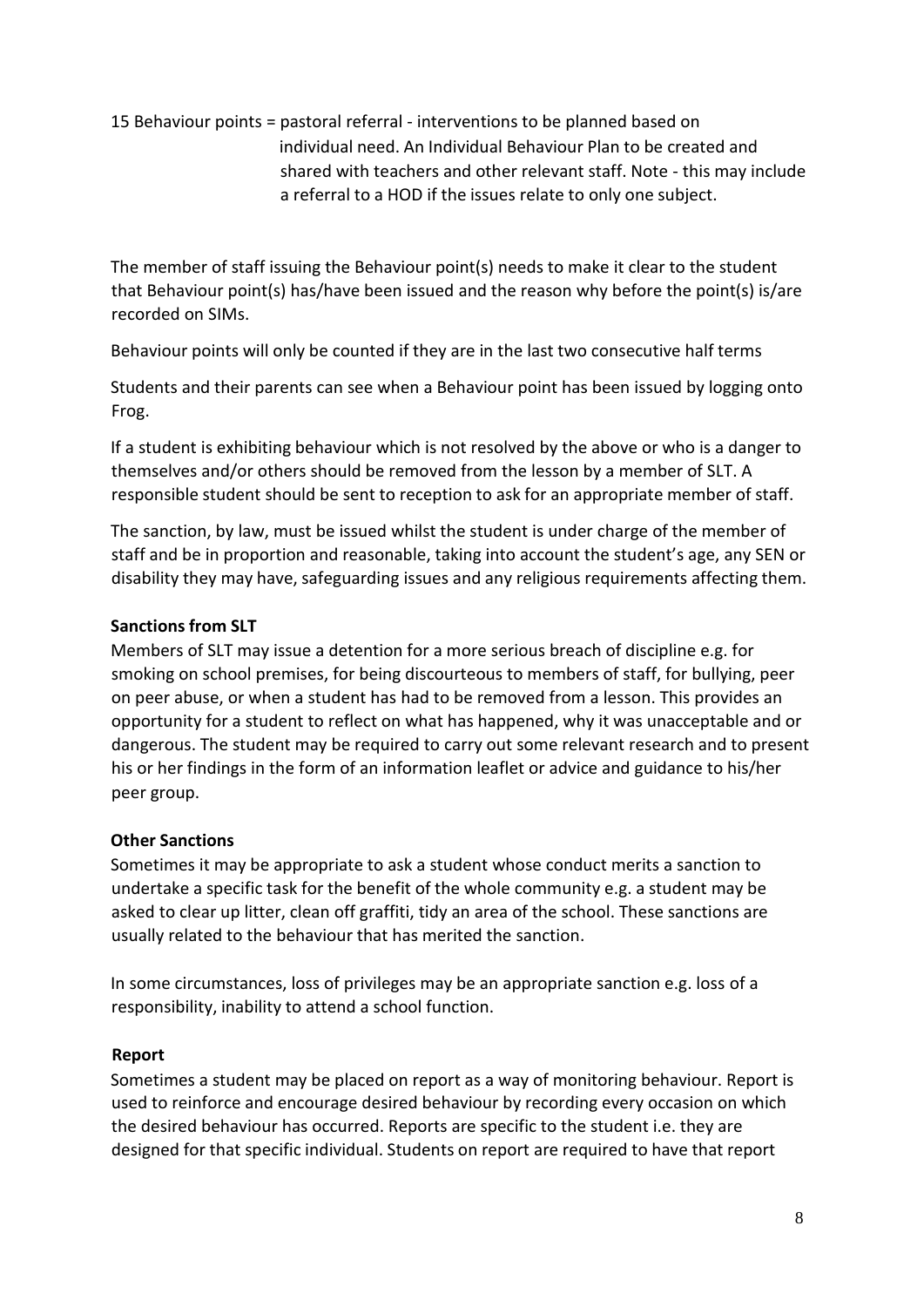monitored on a daily basis by a named member or staff. Students and staff are encouraged to share reports with parents.

## **Individual behaviour Plans**

Where a student has reached 15 BFL points or where there is sufficient concern about a students' behaviour either subject staff or the Pastoral Team will draw up an Individual Plan to identify what support will be put in place for that student and detailing how any further behavioural incidents will be dealt with.

## **Behaviour on School Trips**

Students wanting to go on school trips will need to have a behaviour record that suggests that they can comply with instructions and behave sensibly and safely. In cases where behaviour may be affected by a disability or special educational need, the school will consider what reasonable adjustments can be made to enable the student to participate in the trip.

In cases where a student's behaviour on a school trip is a cause for concern, trip staff should contact the member of SLT responsible and seek advice. Parents will be informed of serious breaches of the trip code of conduct and their assistance sought in ensuring compliance for the remainder of the trip. Loss of free time/remote supervision may be appropriate sanction whilst the trip is in progress in some cases. In cases where there is a serious risk to the safety of the student or of others, consideration will be given to repatriation.

#### **More Serious Offences**

Extremely serious offences e.g. a student refusing to comply with a request, violent behaviour etc. The member of staff should send for a member of the senior leadership/pastoral team by contacting Reception.

## **Investigation**

Investigations into serious incidents e.g. assaults on other students, vandalism, bringing a prohibited substance or item into school will be carried out by a member or members of the pastoral team, or a member or members of the Senior Leadership Team. It is very important that the investigator establishes clearly what happened, when and whether or not there were any witnesses or any evidence that might shed further light on what has happened. The students involved will normally be asked to provide signed and dated written accounts. These will be in the form of a clear "Rugby High School Incident Report" proforma (see Appendix One). These may provide the starting point for further investigation and questioning. In some cases the investigator may wish to ask students to answer a series of specific questions instead of writing a free account. Depending on the nature of the incident, the investigator may also ask staff to provide an account. The investigator should reach a reasoned written conclusion (dependent on the nature of the incident, this may be an email to the parents of individuals, a report on myconcern or a formal written investigation.) as to what has happened and explain how they have arrived at that conclusion. Investigators are expected to use their professional judgement, and use the balance of available factual evidence when coming to conclusions. Hasty judgments should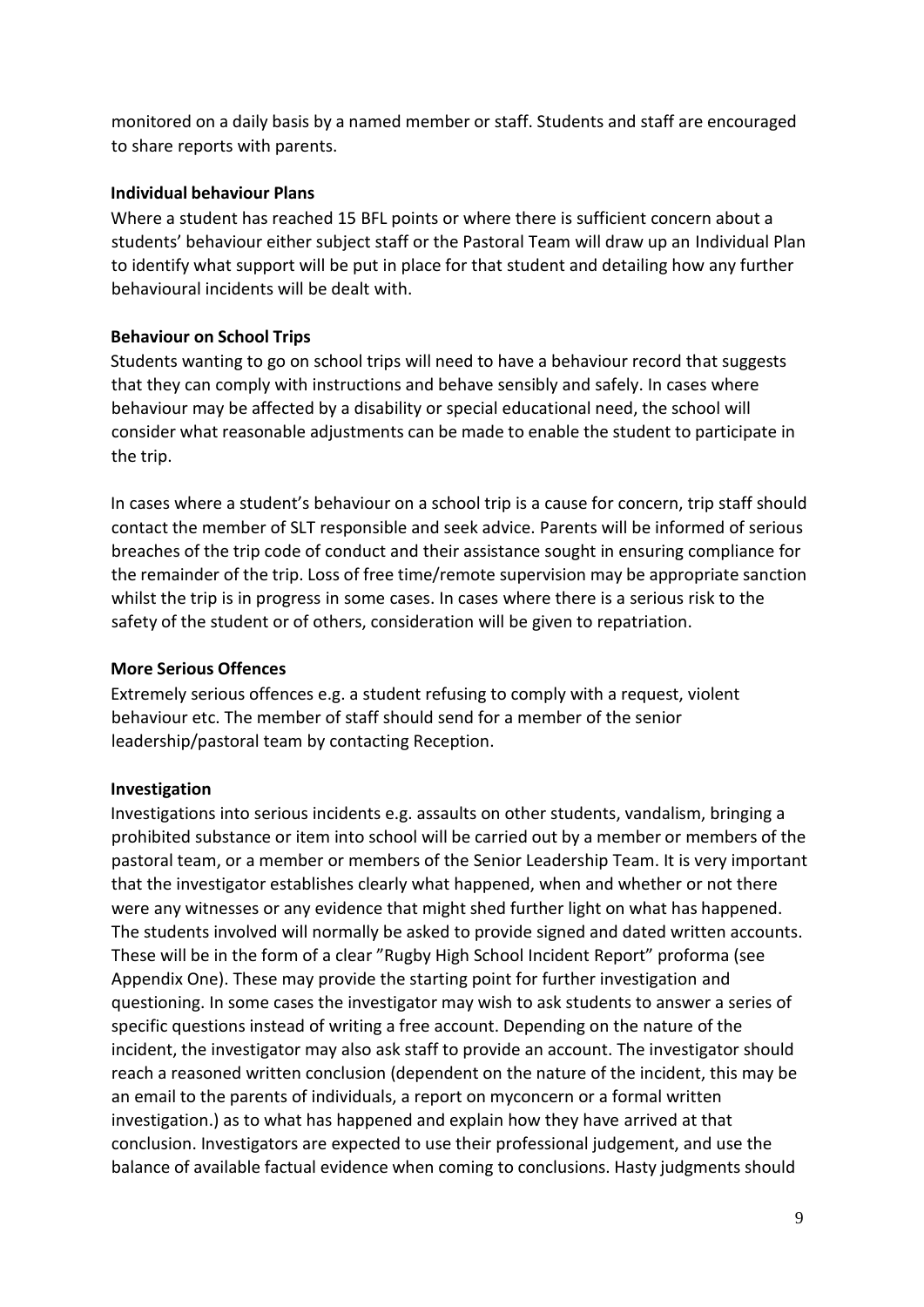be avoided. The outcome of investigations should be shared with all parties. For safeguarding and data-protection reasons the nature of sanctions applied MUST NOT be shared with any student or parent(s) except for the student and parent(s) to whom they apply

## **Bullying**

The school will make every effort to ensure the safety and wellbeing of all students and staff and this includes protection from bullying. The school aims to combat bullying and other harmful behaviours including Peer on Peer abuse using, amongst other methods, preventative strategies through active development of students' social, emotional and behavioural skills. All reported incidents of bullying and peer on peer abuse are recorded on "My Concern".

We will ensure that staff model the values (care and respect) that we want to see reflected in our students' conduct and we will, through our Sex and Relationships Education programme, teach them explicitly about consent. The school will work hard to create a supportive culture in which students feel that their concerns are listened to, taken seriously and addressed. It will encourage students to report concerns as they occur, swiftly, in order that they can be addressed.

Further information and advice is detailed in Rugby High School's Child Protection Policy, Bullying Policy and E-safety Policy; copies of which can be obtained from the school office or on the school's website.

## **Race Equality and Equal Opportunities**

Our school is fully inclusive and promotes equality of opportunity for all, regardless of race, religion, gender, sexual orientation or disability. We are committed to tackling discrimination of any kind. Derogatory or discriminatory language or behaviours will always be challenged. Any incidents of a racist nature will be dealt with in line with our school policies and parents/carers will always be informed if their child has been involved in a racist incident.

## **Students with Special Education Needs and Disabilities**

Those students with Special Education Needs (SEN) and disabilities, as well as those who face additional challenges, will have their needs taken into consideration when administering sanctions and rewards. This may include, for example, students who are under evaluation or assessment by Rugby High School's SENCo or those allocated a Key Worker.

Lastly, students identified as having possible mental health issues will have those taken into consideration too. In all instances, behaviour plans should be in place to support students and their additional needs.

## **Seclusions and Exclusions**

Seclusions, fixed term or permanent exclusions may be used as sanctions in the case of serious offences. A seclusion may be awarded by any member of the Senior Leadership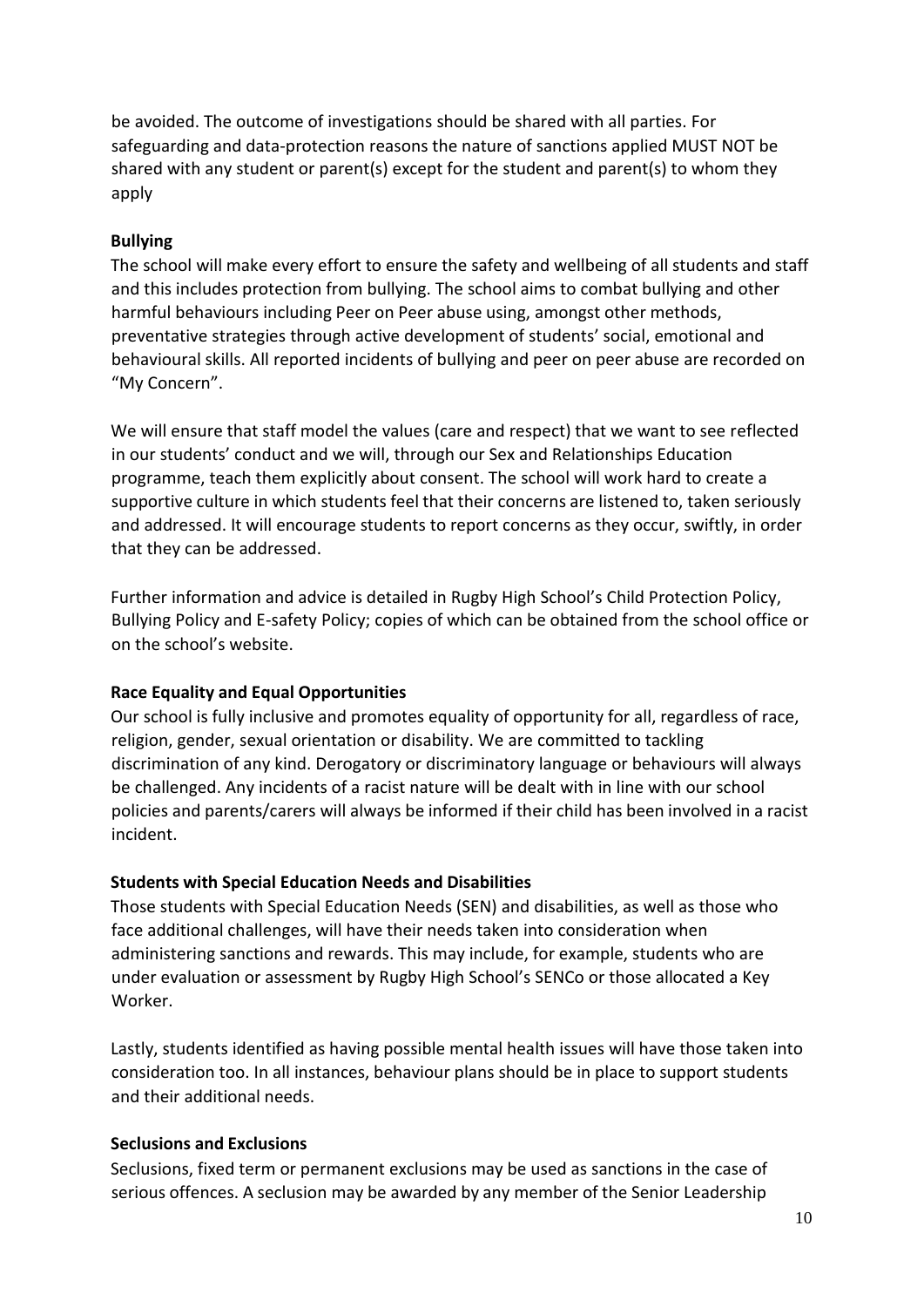Team. An exclusion (either fixed term or permanent can only be awarded by the headteacher).

## **Seclusion**

During a seclusion, the student will work with a member of staff in isolation from her peer group and may take breaks and lunch times at a different time from the rest of the group. A seclusion may be for a lesson, a half day or a full day. During a seclusion the student may be asked to reflect on what has happened, why it was unacceptable and or dangerous. The student may be required to carry out some relevant research and to present his or her findings in the form of an information leaflet or advice and guidance to his/her peer group. He or she will also be asked to complete work set by the teachers of the lessons he/she is missing.

## **Exclusion**

The school recognises the serious consequences for a student of an exclusion and will, wherever possible, put strategies in place to support the student to avoid using this sanction. There are some occasions where a student's behaviour may make an exclusion necessary before support is put in place e.g. if a student were to be found dealing drugs on school premises. Where a student is known to be at risk of exclusion, the school will work with other local headteachers and Warwickshire County Council to identify external forms of support including a managed move and alternative provision. Please see the Exclusions Policy for further details.

## **Allegations of Abuse against Staff**

Allegations of abuse are to be taken seriously, but we will ensure that we deal with allegations quickly in a fair and consistent way that provides effective protection for the child and supports the person who is the subject of the allegation. Every effort will be made to maintain confidentiality and guard against unwanted publicity while an allegation is being investigated. Malicious accusations against school staff are fully investigated and will be dealt with in a fair and consistent manner.

The investigation will be led by the Headteacher and appropriate action will be taken if the allegations are found to be malicious and unfounded.

## **Physical Restraint**

Violence and aggression are unacceptable behaviours. The school is committed to helping students who exhibit violence or aggression to learn to take responsibility for and to manage their behaviour, to learn to recognise their triggers and to adopt alternative, positive responses to them. Careful behaviour management and risk assessment are crucial tools in preventing violence and aggression. Risk assessments must be completed for any student who is repeatedly violent and aggressive. Students for whom risk assessments have been compiled will be offered advice and support which may be provided by the school or by external agencies. Wherever possible, staff should use de-escalation strategies e.g. communicating calmly with the child using non-threatening verbal and body language to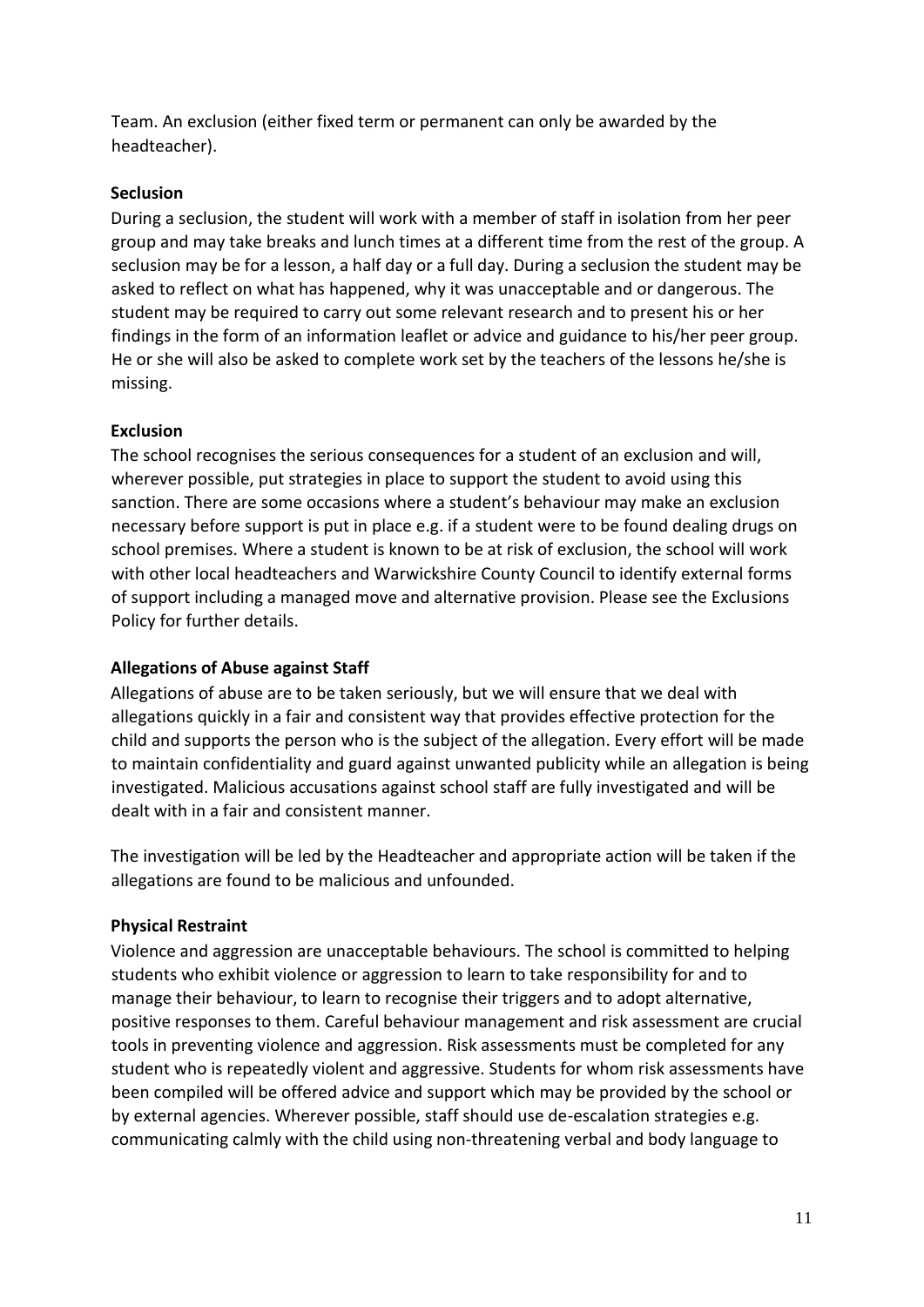defuse a potentially violent situation. There are rare occasions when staff may need to intervene physically or to restrain a student.

The use of physical intervention and restraint must comply with the law. To be judged lawful the restraint must be proportionate to the consequences that it is intended to prevent and the degree of force must be the minimum required to achieve the desired result. The intervention or restraint must be in the best interests of the student. There are times when a member of staff might need to physically intervene in a situation e.g. to stand between students or to block a student's path.

Occasionally a student may need to be physically restrained in order to prevent her from harming herself and/or others. Examples of these forms of active physical contact include: leading a student by the hand or arm or ushering a student away by using a hand in the centre of the back. Whenever physical restraint is used, the first consideration should be whether medical attention is required for the student or for anyone else involved in the incident. Any instance in which physical intervention or restraint is used must be recorded in the Physical restraint is used must be recorded in the Physical Intervention and Restraint Log and a letter sent home to parents explaining what has happened and why.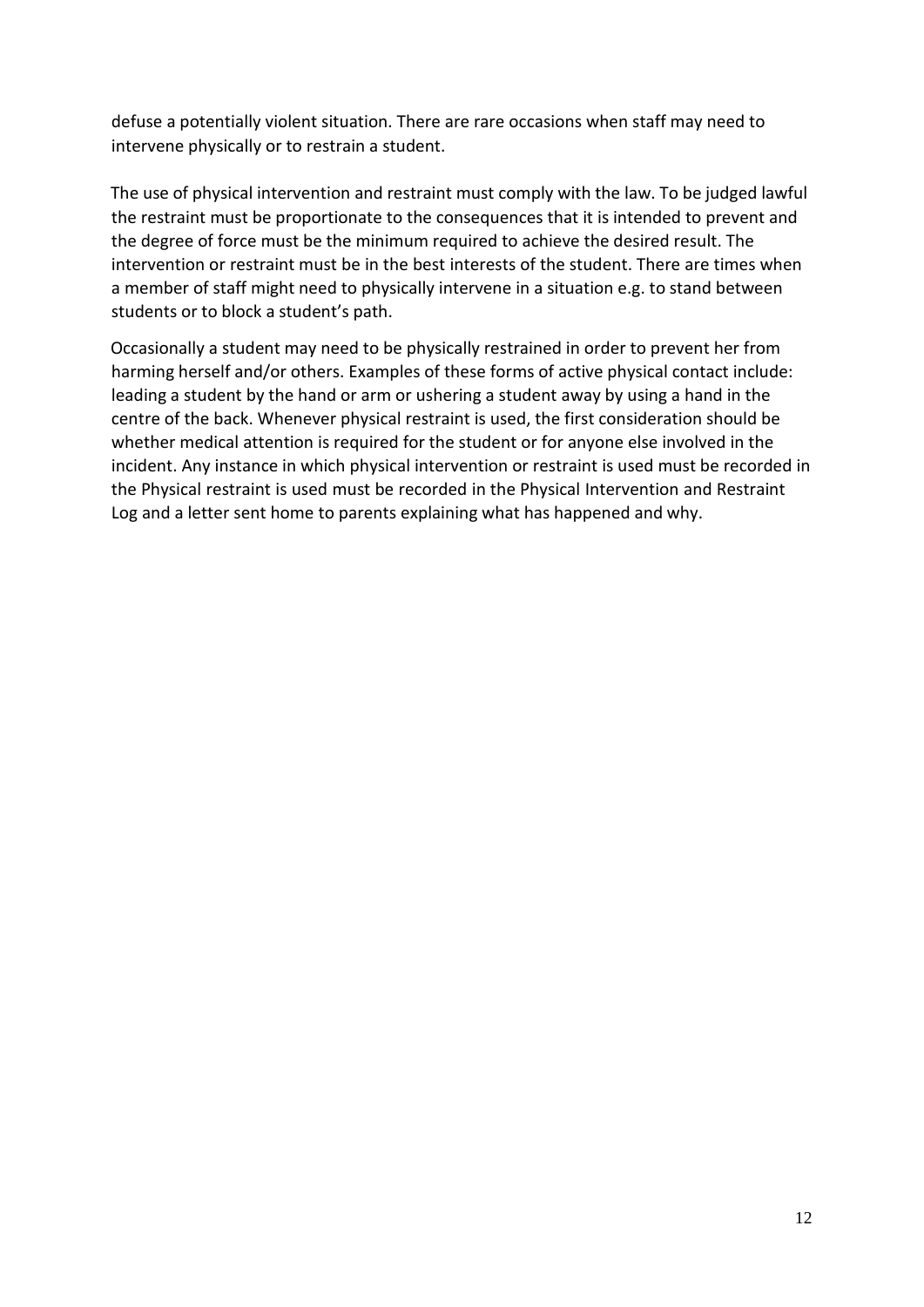## **Appendix One**

## **Rugby High School Incident Report**

| Your name:                                                                                                                                                                                                              | Your form:                                                  |  |
|-------------------------------------------------------------------------------------------------------------------------------------------------------------------------------------------------------------------------|-------------------------------------------------------------|--|
| Date of Incident:                                                                                                                                                                                                       | Time of Incident:                                           |  |
| Location of Incident:                                                                                                                                                                                                   | Names of other people who were<br>present but not involved: |  |
| Names of those<br>involved:                                                                                                                                                                                             |                                                             |  |
| What happened?<br>Only tell us what you<br>actually saw and<br>heard. Don't tell us<br>about what others<br>told you had<br>happened or what<br>they said they saw.<br>Continue on a<br>separate sheet if<br>necessary. |                                                             |  |